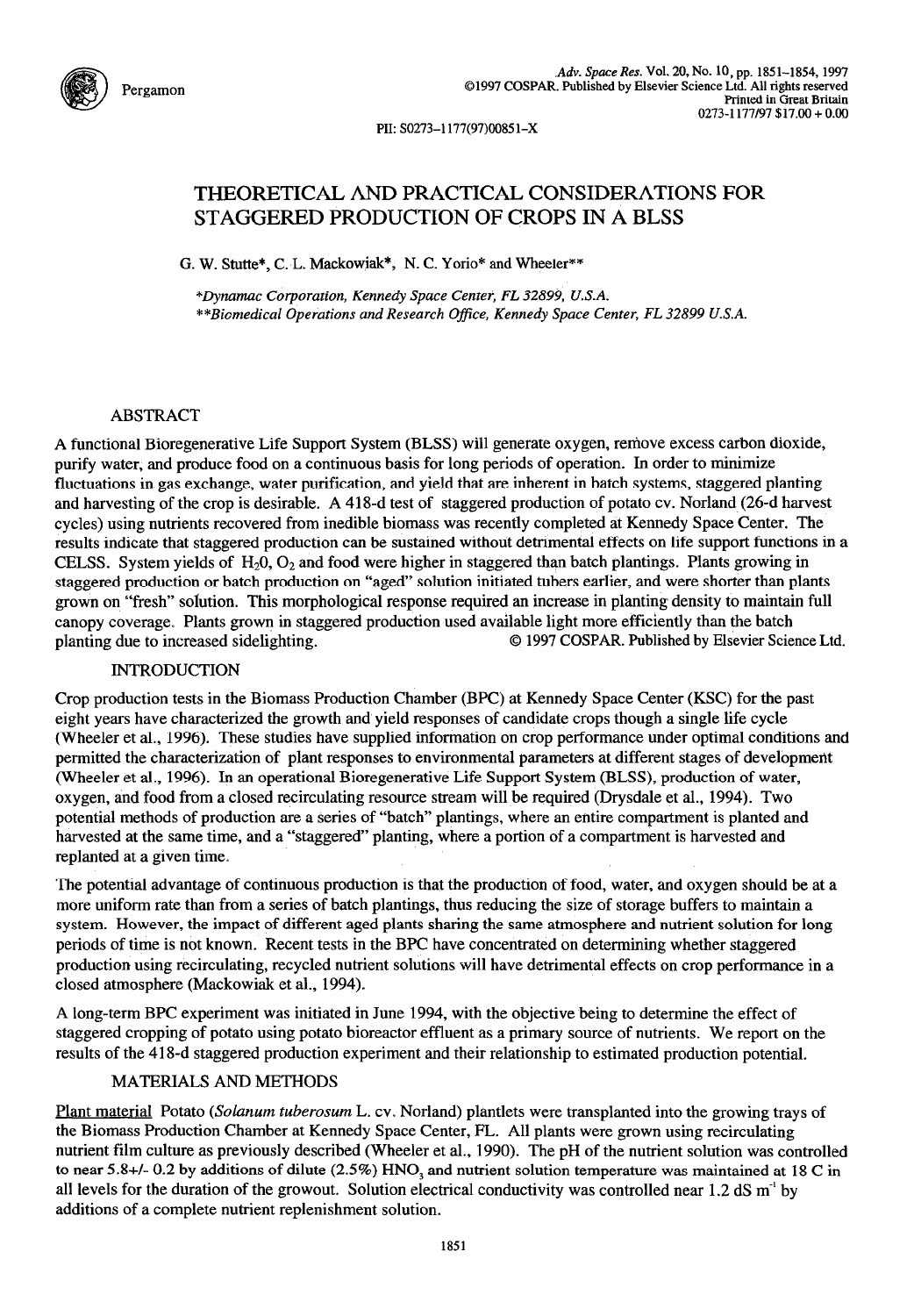#### **1852 G. W. Stutte et al.**

A 12-h light cycle was maintained with high pressure sodium (HPS) lamps for the duration of the experiment. The atmosphere was enriched and controlled to  $1200 \mu$ mol mol<sup>-1</sup> CO, during the light cycle. No effort was made to suppress CO, levels during dark cycles. Relative humidity (RH) was maintained at 85% during the first 10-d of the study, then controlled to 70%. Air temperature was maintained at 20 C during the light cycle and 16 C during the dark cycle.

Gas exchange The population gas exchange characteristics related to various environmental conditions were further characterized. The CO, concentration ( $\mu$ mol mol<sup>-1</sup>), CO, added to maintain a setpoint of 1200  $\mu$ mol mol<sup>-1</sup> (L), and water collected from condensate system (L) were monitored at five-minute intervals. Population CO, exchange rates were calculated from the rate of CO, increase during the dark cycle and the rate of CO, decrease when the lights were turned on. Net assimilation rates were calculated based on the daily rate of CO, utilization, determined by the mass flow of CO<sub>2</sub>. Transpiration rates were calculated from the rate of condensate collected from the air handling system.

Harvesting The batch production treatment was in the upper chamber of the BPC. All 32 trays of the compartment were planted and harvested at 104-d cycles. Thus, the plants were all the same age during development. The gas exchange and yield of the initial 104-d harvest was used as a control treatment to estimate CO, assimilation under staggered production.

The staggered production treatment was in the lower chamber of the BPC. This treatment involved the harvest of eight trays (25%) at 26-d intervals. The trays was replanted at a density of four plants tray<sup>-1</sup>. The final density of plants tray<sup>-1</sup> was determined at time of thinning. The nutrient solution was not changed following the harvests.

Plants were harvested in two-tray units from each shelf in the lower chamber, from random, predetermined positions. Following harvest, the fresh mass of leaves, stems, roots and tubers was determined for each plant. The

| Table 1: Summary of the life support capabilities of potatoes cv.<br>Norland grown in staggered production for 418 days |                  |                                |                           |                     |
|-------------------------------------------------------------------------------------------------------------------------|------------------|--------------------------------|---------------------------|---------------------|
|                                                                                                                         | BWP941<br>Total  | Total<br>Normalized            | Human<br>Needs            | Area for<br>Human   |
| Water <sup>y</sup>                                                                                                      | 13,552 L         | 3.2 L $m^2 d^1$                | 19.0 $L d'$               | $5.9 \text{ m}^2$   |
| $CO2\lambda$                                                                                                            | $173 \text{ kg}$ | 41.4 $\text{g m}^2 \text{d}^1$ | $1.0 \text{ kg d}^3$      | 24.2 m <sup>2</sup> |
| $O^*$                                                                                                                   | $126 \text{ kg}$ | 32.5 $\text{g m}^2 \text{d}^1$ | $0.83$ kg d <sup>-1</sup> | 24.2 m <sup>2</sup> |
| Food <sup>*</sup>                                                                                                       | $61 \text{ kg}$  | 14.5 $\text{g m}^2 \text{d}^1$ | $0.62$ kg d <sup>-1</sup> | 42.8 $m^2$          |
| <sup>2</sup> Source: NASA SPP 30262 Space Station ECLSS Architectural Control.                                          |                  |                                |                           |                     |
| Water need excludes laundry/dish washing requirement.                                                                   |                  |                                |                           |                     |
| <sup>x</sup> CO <sub>2</sub> value is the amount assimilated by photosynthetic tissues.                                 |                  |                                |                           |                     |
| "O, value is derived from CO, and assumes a 1.00 conversion efficiency.                                                 |                  |                                |                           |                     |
| 'Food values assume that potato tubers are 17% dry matter.                                                              |                  |                                |                           |                     |

tissue was either freeze-dried or air-dried in a forced air oven at 70 C. When tubers were present, a 100-g subsample was used to determine percent dry mass. Plant height and canopy coverage were manually determined at 7-d intervals.

# RESULTS AND DISCUSSION

A summary of the water purification,  $CO<sub>2</sub>$  removal,  $O<sub>2</sub>$  generation, and food production obtained from a 418-d trial of staggered production of potato using recirculating NFT hydroponics is given in Table 1. Yields of each component

were higher in the staggered culture than the batch production (Stutte and Sager, 1995). These results indicate that human requirements for H<sub>2</sub>0 can be met with 5.9 m<sup>2</sup> of growing area, the atmospheric regeneration component required 24.2 m<sup>2</sup>, and food (based on calories) can be achieved with 42.8 m<sup>2</sup> growing area. This is 10% less area than required to achieve food requirement with batch production (42.8  $m^2$  vs. 47.1  $m^2$ ).

Staggered production systems should provide a relatively constant output of  $O_2$ ,  $H_2O$ , and food once "steady-state" has been achieved. This is in contrast to batch production systems where an entire crop is harvested at a single time. However, most of the data used to characterize the large scale performance characteristics of CELSS candidate crops have utilized batch production systems.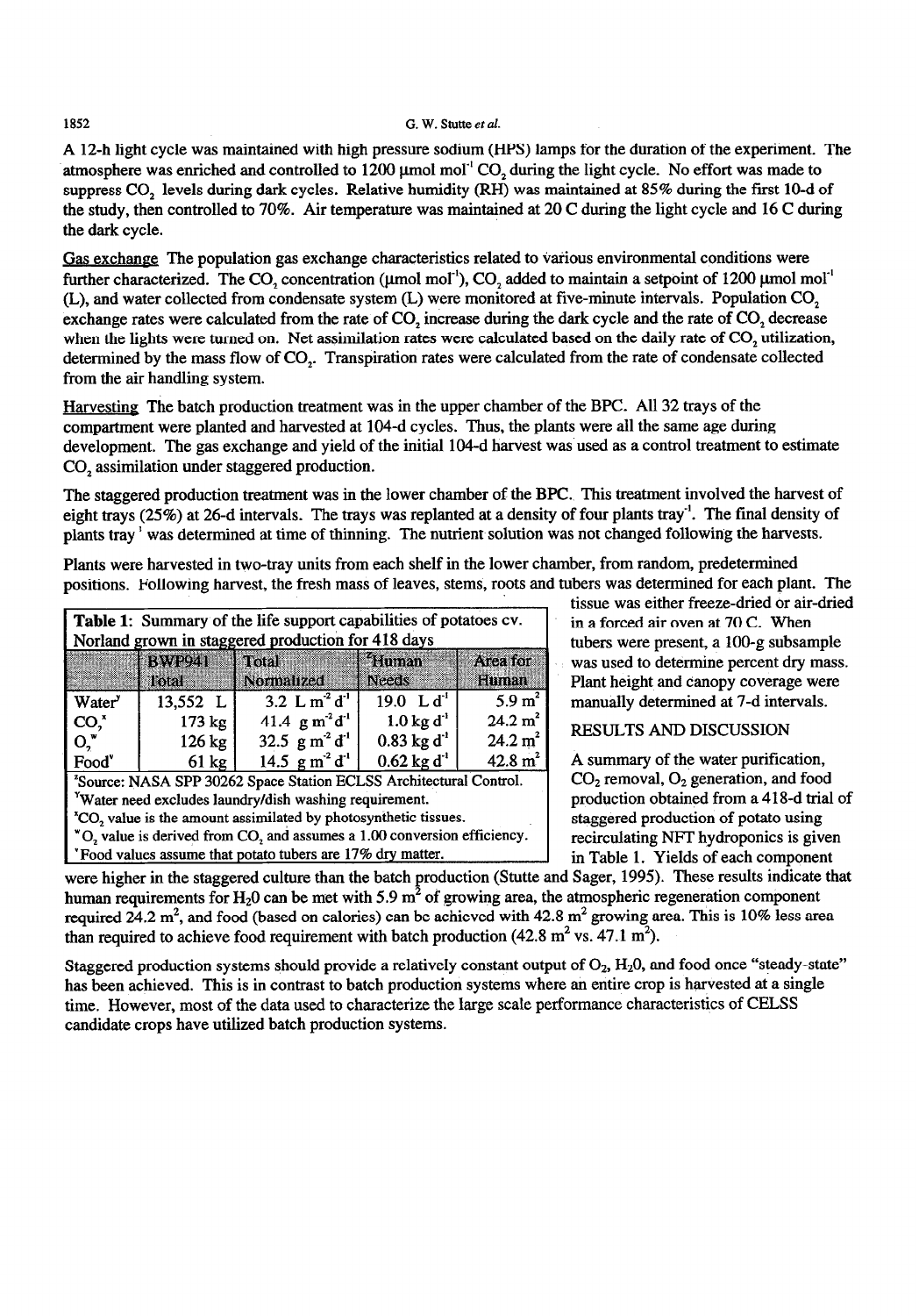

We attempted to determine whether the information obtained from these batch production tests could be used to the simulate the productivity of crops during staggered production systems. In order to determine the "theoretical"  $CO<sub>2</sub>$  removal rates from the atmosphere, the developmental changes in  $CO<sub>2</sub>$  fixation obtained from the batch production treatment of BWP941 was assumed to be characteristic of all crops grown in the chamber. The curve was offset at regular 26-d intervals, and appropriate adjustments to planting area were made. The calculated cumulative  $CO<sub>2</sub>$  fixation curves were then used as the estimated output of a staggered production system. This "calculated" production curve was compared to the actual results obtained from a 4 18-d staggered production treatment (Fig. 1). The results indicate that the actual production closely approximated the estimated production rates for most of the growout. During the middle

using the initial harvest of the batch production system as the actual data to generate a "theoretical" yield response. As with the gas exchange data, the actual yields exceed the estimates of yield by 8% over the life of the experiment (Fig. 2). This is not to suggest that yields from the batch production were constant, but that the fluctuations tended to balance. Two factors contributed to this increase in yield: The first is that staggered production system opens up the potato canopy, exposing additional leaf area to light. The increase in photosynthetic surface was between 10 and 25% of the total growing area, depending upon height of the plants and height of plants in adjacent trays. This increased light, provides additional energy for fixation of carbon. The second

portion of the experiment, the production is reduced because of lower PPF at the canopy level. The reduced PPF is a result of shorter plants that resulted from potatoes sharing a common nutrient, solution. Environmental changes which offset this effect were experienced during the final cycle of the experiment, and this is reflected than higher than expected gas exchange rates.



factor is that tubers were initiated earlier on potatoes transplanted into "aged" nutrient solution resulting in a higher harvest index than for plants grown in batch culture on fresh solution for most of the study.